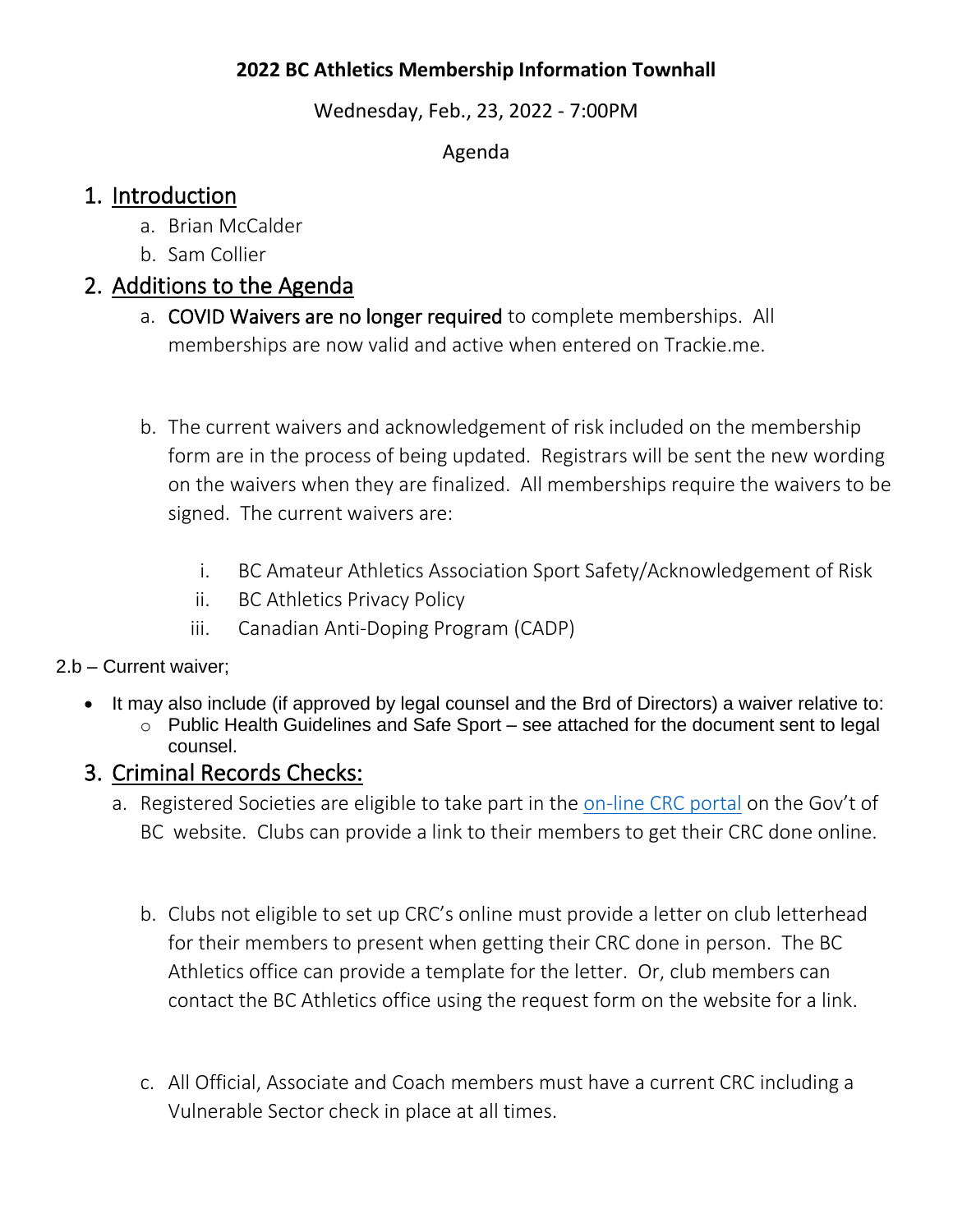- d. The CRC date must be entered on the individual's membership on Trackie.me in order for it to be considered in place.
- e. Members applying for their first CRC are given 2 months from the date their membership is taken out to get the CRC completed and the date entered on Trackie.me
- f. Members renewing CRC's must have the new one in place and noted on Trackie.me prior to the end of the expiring CRC
- g. Trackie.me will be set up to automatically suspend any member who is required to have a CRC but doesn't currently show one in place or has exceeded the 2 month grace period on Trackie.me. Suspension will be in place until a CRC is done.
- h. BC Athletics is currently considering moving the responsibility for CRC to the BC Athletics office.

#### 4. Insurance:

- a. Insurance provided through club membership and individual membership runs from 1/1 to 12/31 each year
- b. *Insurance is in place provided all the rules of the association are being met.* The Constitution & Bylaws and Policies can be found in the Governance section on the website.
- c. Insurance for sanctioned events is done through the sanction application for the event.
- d. Insurance Certificates required by facilities clubs use for training, meetings etc. is requested through the Request for a Certificate of Insurance form on the website.
- e. The BC Athletics insurance policy runs from 8/14 to 8/14 each year so any certificates requested will be valid up to August  $14<sup>th</sup>$  in the year. If a certificate for a date later in the year is needed it will have to be requested separately.
- f. A copy of the [Master Certificate](https://www.bcathletics.org/admin/js/elfinder/files/Insurance/CAS670628-04%20-%202021-2022%20Revised%20Master%20Annual%20COI.pdf) is available on the website in the Governance section. All BC Athletics affiliated clubs are listed on the Master Certificate along with the Cities, School Districts, and Facilities named as additional insureds. In many cases facilities will accept a copy of the Master Certificate. If they won't then please request a COI using the [Request for a Certificate of Insurance form](https://www.bcathletics.org/Content/request-for-a-certificate-of-insurance-coi/269/) on the website. This list is updated throughout the year as clubs renew or new clubs join and as additional insureds are added.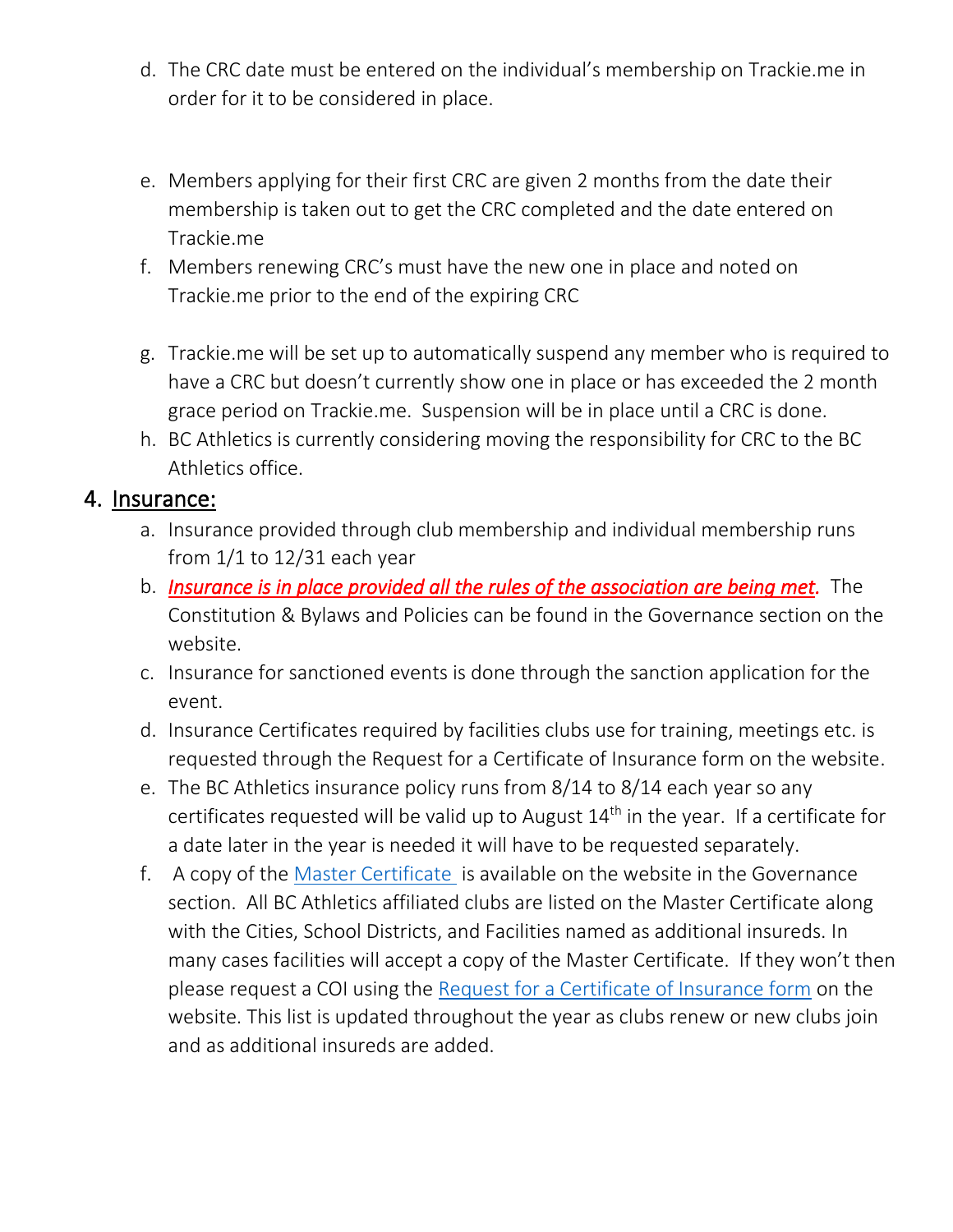g. Social gatherings have in previous years, been included in the Liability Insurance for Clubs. BC Athletics has asked SBC Insurance for clarification and will advise clubs when it's been received.

Social gatherings are covered under the policy. BC Athletics should be notified with the details – date/time/place etc. and we will come up with an on-line form that can be used for that purpose

### 5. Trackie.me:

### a. Access requirements:

- i. Clubs must register their member(s) who are approved to have access to the Club's membership database on Trackie.me. [See info/form](https://www.bcathletics.org/Content/trackie-me-access-request/231/)
- ii. Anyone receiving access to Trackie.me must have an Associate membership in place.
- iii. Access will no longer need to be renewed each year for those who are continuing as the Club Registrar or have been granted access.
- iv. Clubs must manage / remove those Club members who are no longer responsible for registering members on Trackie.me.
- v. Once access has been set up it will be the club's responsibility to keep track of their members who have access and update that information on Trackie.me
- vi. Trackie.me will be re-launched at some point his year. You will be advised when further information is available.

# b. On-line Club Registration:

- i. Clubs can set up a membership registration site through Trackie.Reg
- ii. The registration site is set up so club membership fees are automatically sent to the club and the BC Athletics portion of the membership fees is sent to BC Athletics automatically at the end of each month.
- iii. For information on getting your club set up please contact Trackie Adam Stacy – [adam@trackie.com.](mailto:adam@trackie.com)

# 6. Individual Memberships

- a. All Athletes, Coaches, Officials and club executive members must have a BC Athletics membership in place.
- b. Others with a recognized responsibility/position in the club such as Club Managers, Equipment Managers etc should have a membership in place as well.
- c. All membership types held for a member must be indicated on Trackie.me to make sure insurance for all participation is in place. Members with multiple membership types pay the highest fee over all types applied for.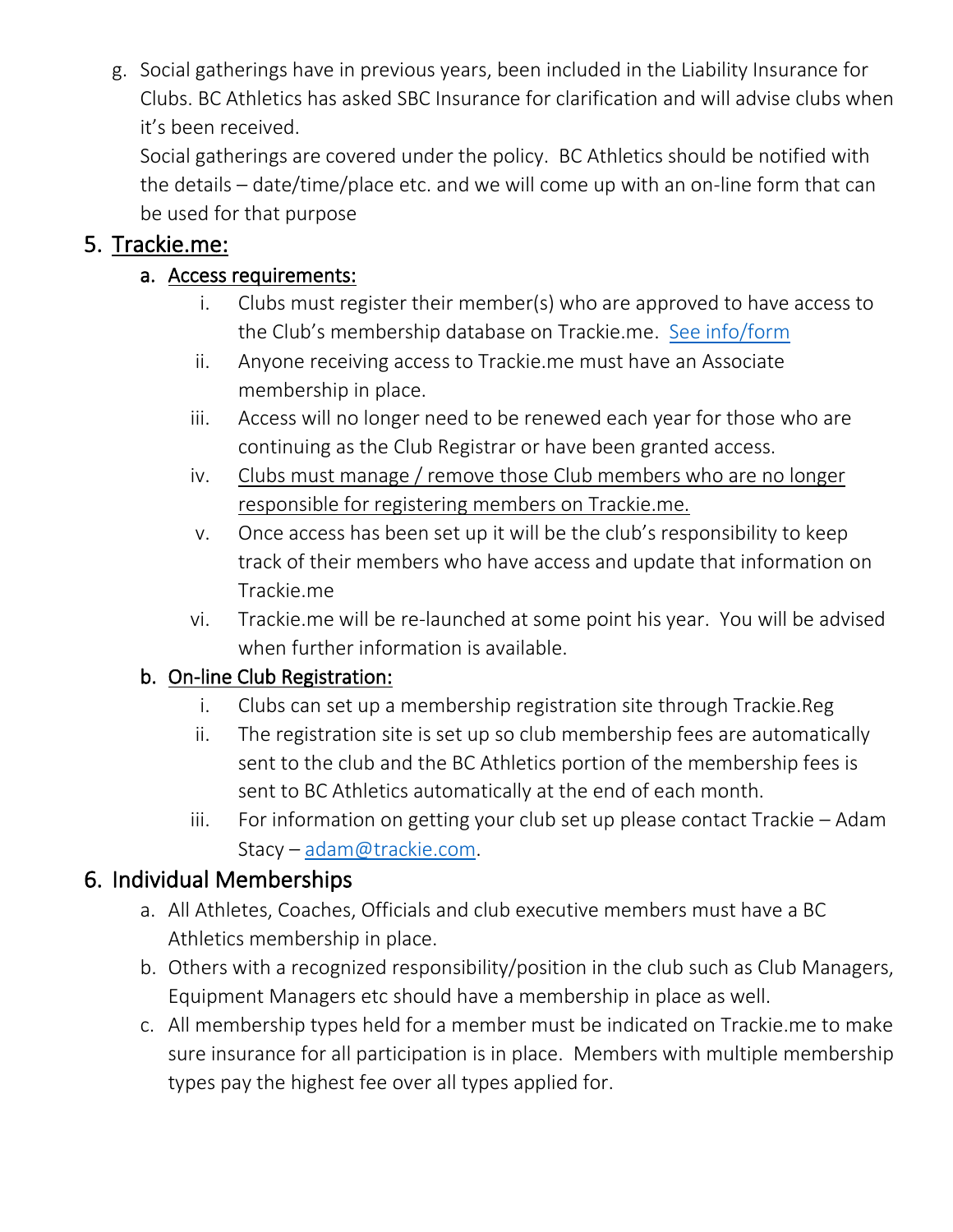- d. Everyone must complete a BC Athletics membership application and sign off on all waivers included each year. Club registrars can not enter a membership or renew it on Trackie.me if the member hasn't signed all of the waivers included. By setting up club registration on Trackie.Reg., this can be easily done. If the club pays for some of their members BCA memberships a by-pass code can be set up for the online form so they are not required to pay.
- e. Criminal Records Checks must be in place for those who require them at all times.
- f. 2<sup>nd</sup> [Claim Club Memberships](https://www.bcathletics.org/Membership/other-info-amp-forms/31/) must be registered with the BC Athletics office. At the present time Trackie.me is not set up so  $2^{nd}$  claim members will show in the  $2^{nd}$ claim club roster. We are hoping that will be one of the improvements to TrackieOne when it is launched later this year. Until that is set up clubs should keep a list of 2<sup>nd</sup> claim members to use if needed.
- g. [Club Transfers](https://www.bcathletics.org/Membership/other-info-amp-forms/31/) are required for individuals transferring to another club once they have formally signed up with a club for the year. A Club Transfer form must be completed and submitted to the BC Athletics office.
- h. Once the membership year is over individuals can sign up with a different club or as Unattached in the new year. A Club transfer are not required.
- i. Out of Province Athletes (Athletics Canada members) participating in a BC Athletics club:
	- 1. Make sure they have a current membership with their home province. Use the [Membership Lookup](https://www.trackie.com/members/lookup.php?branch_id=11) link on the BCA Website to make sure a membership is in place.
	- 2. Out of Province athlete members who are with another province need to arrange with their AC Branch Insurance Co. to add as additional insureds:
		- a. BC Athletics
		- b. The BC Athletics club they are training with
		- c. The owner of the facility they will be training at if necessary
- j. Membership invoices created on Trackie.me are due no later than 1 month from the date they are created. Membership invoices can be paid:
	- i. Online through Trackie.me
	- ii. By setting up automatic payment with the BC Athletics office
	- iii. By Cheque or Money order
- k. Clubs wishing to set up a tryout period for new members should have the individual take out a Training membership. The fee is not excessive and will meet the requirements for club insurance to be in place and individual insurance for the